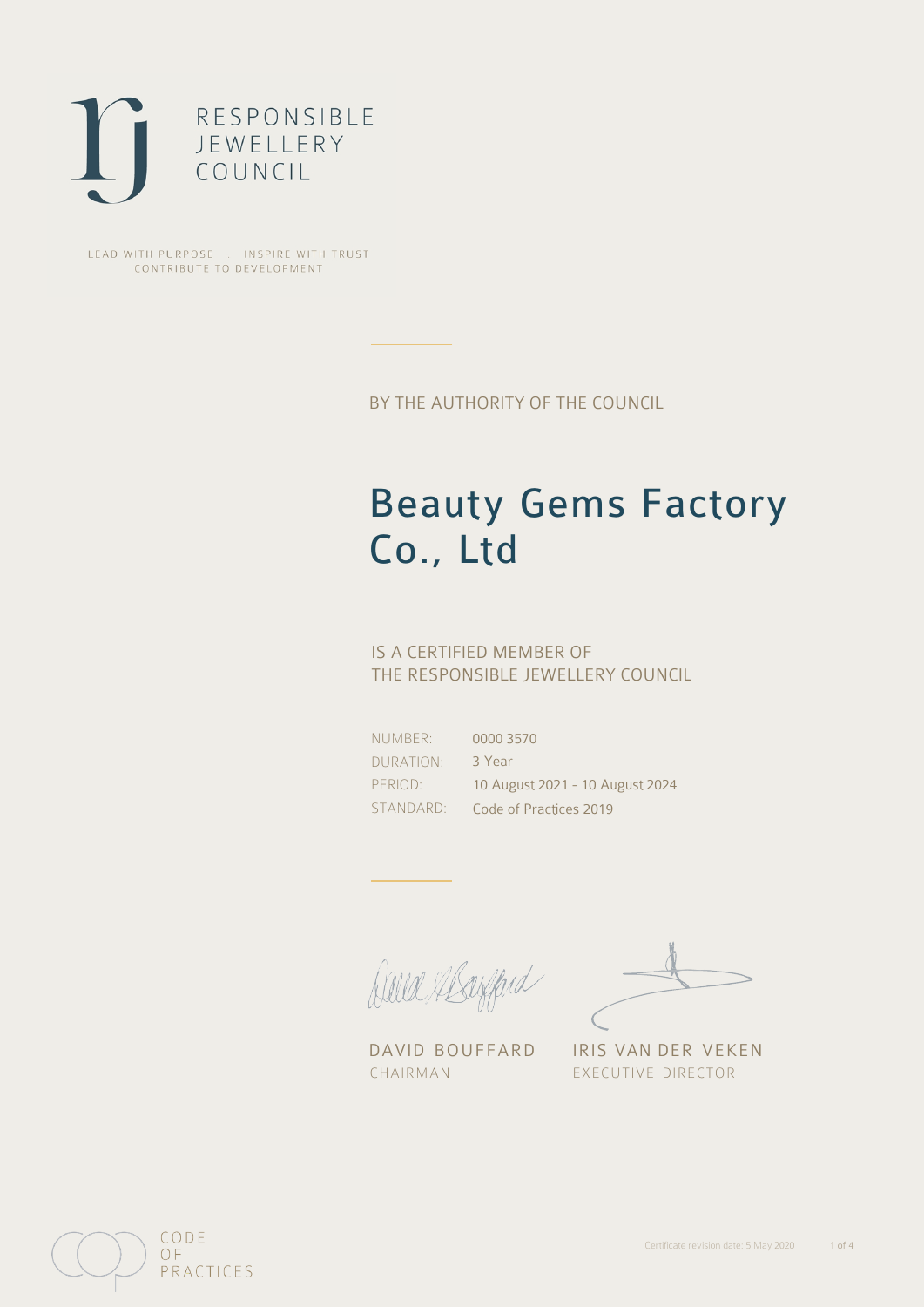

# **CERTIFICATION OVERVIEW**

| <b>MEMBERSHIP</b><br><b>FORUM</b>      | Jewellery and Watch Manufacturer and/or Wholesaler                                                                                                                                                                                                                                                                                                                                                                                                    |
|----------------------------------------|-------------------------------------------------------------------------------------------------------------------------------------------------------------------------------------------------------------------------------------------------------------------------------------------------------------------------------------------------------------------------------------------------------------------------------------------------------|
| <b>AUDIT</b><br><b>DATE</b>            | 02 June 2021                                                                                                                                                                                                                                                                                                                                                                                                                                          |
| <b>AUDIT</b><br><b>TYPE</b>            | Re-certification                                                                                                                                                                                                                                                                                                                                                                                                                                      |
| APPLICABLE<br><b>STANDARD</b>          | Code of Practices 2019                                                                                                                                                                                                                                                                                                                                                                                                                                |
| <b>ACCREDITED</b><br><b>AUDIT FIRM</b> | <b>International Associates Limited</b>                                                                                                                                                                                                                                                                                                                                                                                                               |
| APPLICABLE<br><b>PROVISIONS</b>        | 1. General requirements: 1-4, except 3.2<br>2. Responsible supply chains, human rights and due<br>diligence: 5-14, except 7.3, 8, 9, 11.3, 13.3-4, 14.3<br>3. Labour rights and working conditions: 15-22, except 19.3,<br>21.3<br>4. Health, Safety and Environment: 23-27, except 23.10, 27.4<br>5. Gold, Silver, PGM, diamond and coloured gemstone<br>products: 28-30, except 28.2c, e-g, j, 29.2, 30<br>Responsible mining: Not Applicable<br>6. |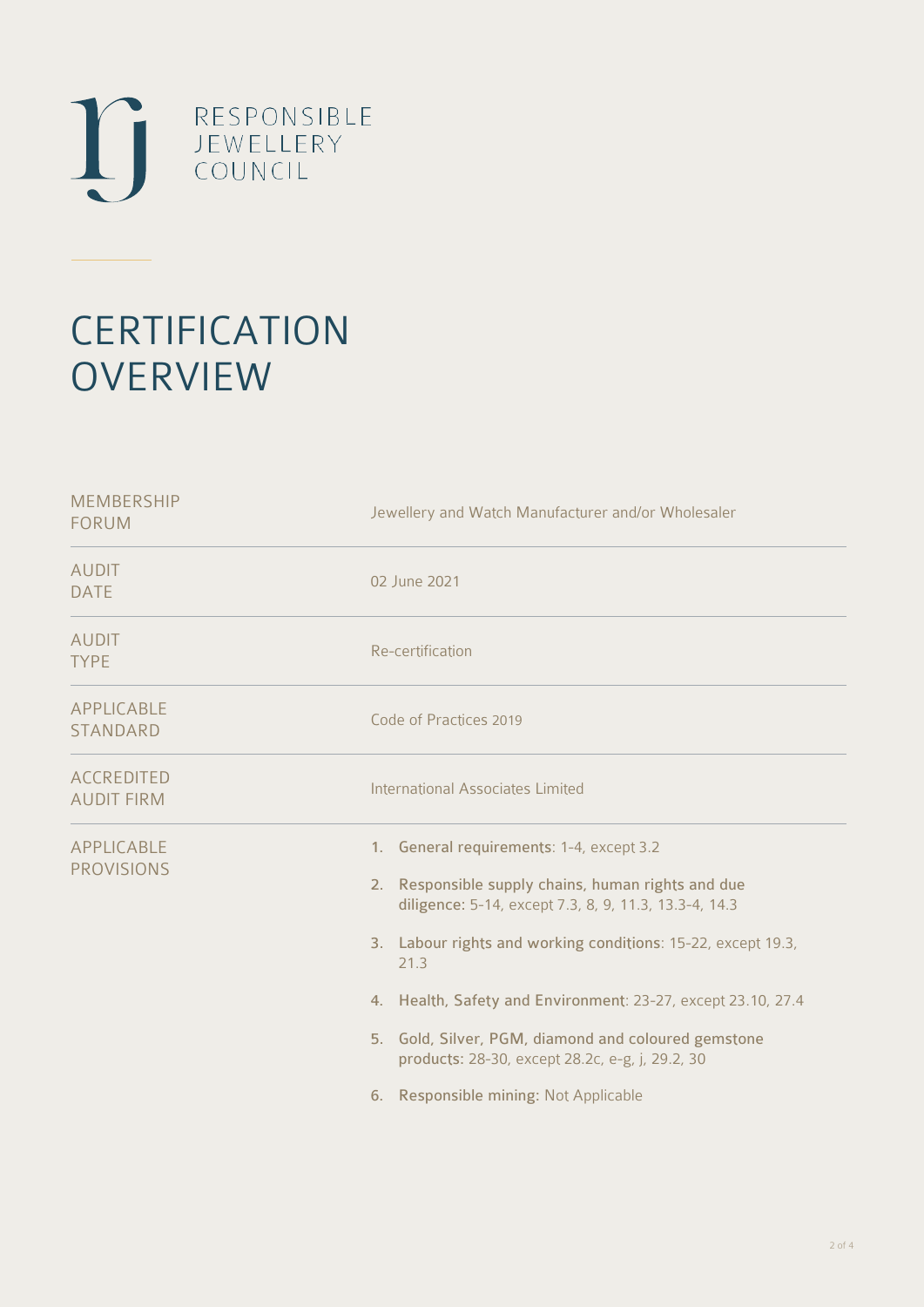| PROVENANCE                                 |                                                                                                                                                                                                                                                                     |
|--------------------------------------------|---------------------------------------------------------------------------------------------------------------------------------------------------------------------------------------------------------------------------------------------------------------------|
| <b>CLAIMS</b>                              | Beauty Gems Factory Company Limited only sources gold and silver<br>from suppliers who are in The London Bullion Market Association<br>(LBMA) and platinum in the London Platinum and Palladium Market<br>(LPPM) Good Delivery List for their jewellery products.   |
| <b>AUDITOR STATEMENT OF</b><br>CONFORMANCE | Based on the scope and findings of the certification audit, the member<br>has demonstrated a conformance level consistent with a:                                                                                                                                   |
|                                            | 3 Year Certification                                                                                                                                                                                                                                                |
| <b>NEXT AUDIT TYPE</b>                     | MID-TERM REVIEW (within 12-24 months):                                                                                                                                                                                                                              |
|                                            | A. Mid-term review NOT required due to:                                                                                                                                                                                                                             |
|                                            | No anticipated changes to the certification scope during the<br>certification period                                                                                                                                                                                |
|                                            | 3 or less minor non-conformances with critical provisions or in<br>general identified by the audit (not covered by parallel audits<br>for schemes identified as equivalent to RJC's) for an individual<br>member in the mining sector or a non-mining sector member |
|                                            | <25 full time equivalent personnel                                                                                                                                                                                                                                  |
|                                            | Low risk of non-conformances due to management controls                                                                                                                                                                                                             |
|                                            | Existence of parallel audits for schemes recognised by RJC                                                                                                                                                                                                          |
|                                            | Strong internal controls ensuring effective review and closure<br>of corrective actions for non-conformances                                                                                                                                                        |
|                                            |                                                                                                                                                                                                                                                                     |
|                                            | B. Mid-term review (desktop only) required due to:                                                                                                                                                                                                                  |
|                                            | No impact on conformance levels from any changes to the<br>certification scope                                                                                                                                                                                      |
|                                            | 5 or less minor non-conformances with critical provisions or in<br>general identified by the audit (not covered by parallel audits<br>for schemes identified as equivalent to RJC's) for an individual<br>member in the mining sector or a non-mining sector member |
|                                            | Possibility of remote verification of actions                                                                                                                                                                                                                       |
|                                            | No risk to critical provisions                                                                                                                                                                                                                                      |